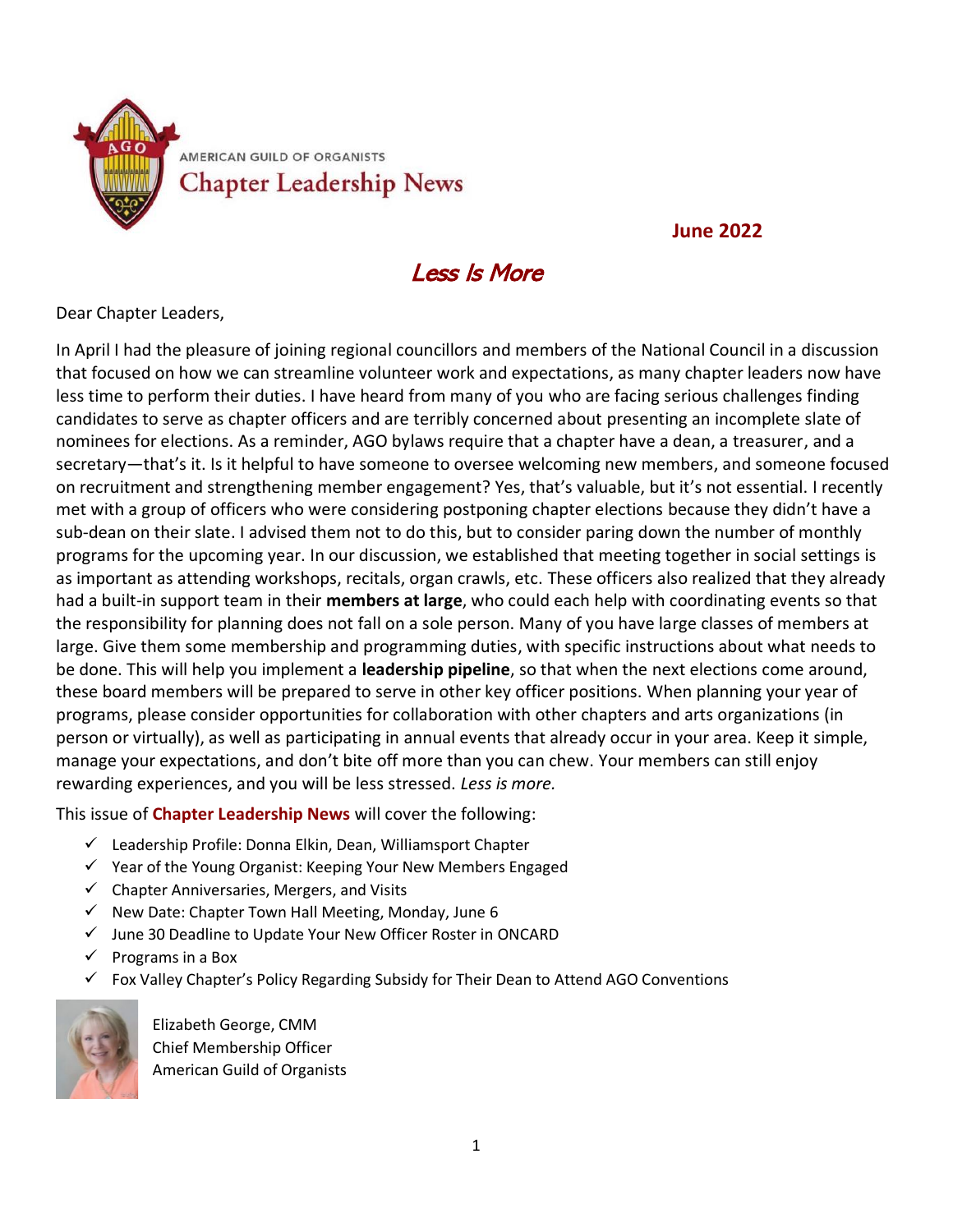### Profile of the Month: Donna Elkin, Dean, Williamsport (Pa.) Chapter

**What's sitting on my desk right now:** A tall pile of choir music to be filed, a schedule for the summer to be finalized, and work to do on the AGO calendar of events for next year. Also, a dog behaviorist course to be finished, family history to be written and published, and pops concert percussion parts to practice.

**When I'm not at work:** Being retired means always being at work, because you choose the work you like to do.

pool.

**What keeps me motivated serving as chapter dean:** Great people who will take over this job someday, and the fun we have together.

**If I weren't doing this**, I'd be traveling to Spain to see family or visiting with the rest of them in Pennsylvania, playing games with my two poodles, or maybe just floating in the

**The best advice I ever got:** "Have faith. Don't live in fear. Enjoy life." "Fear is how you lose your life . . . a little bit at a time. . . . What we give to fear, we take away from . . . faith." — Mitch Albom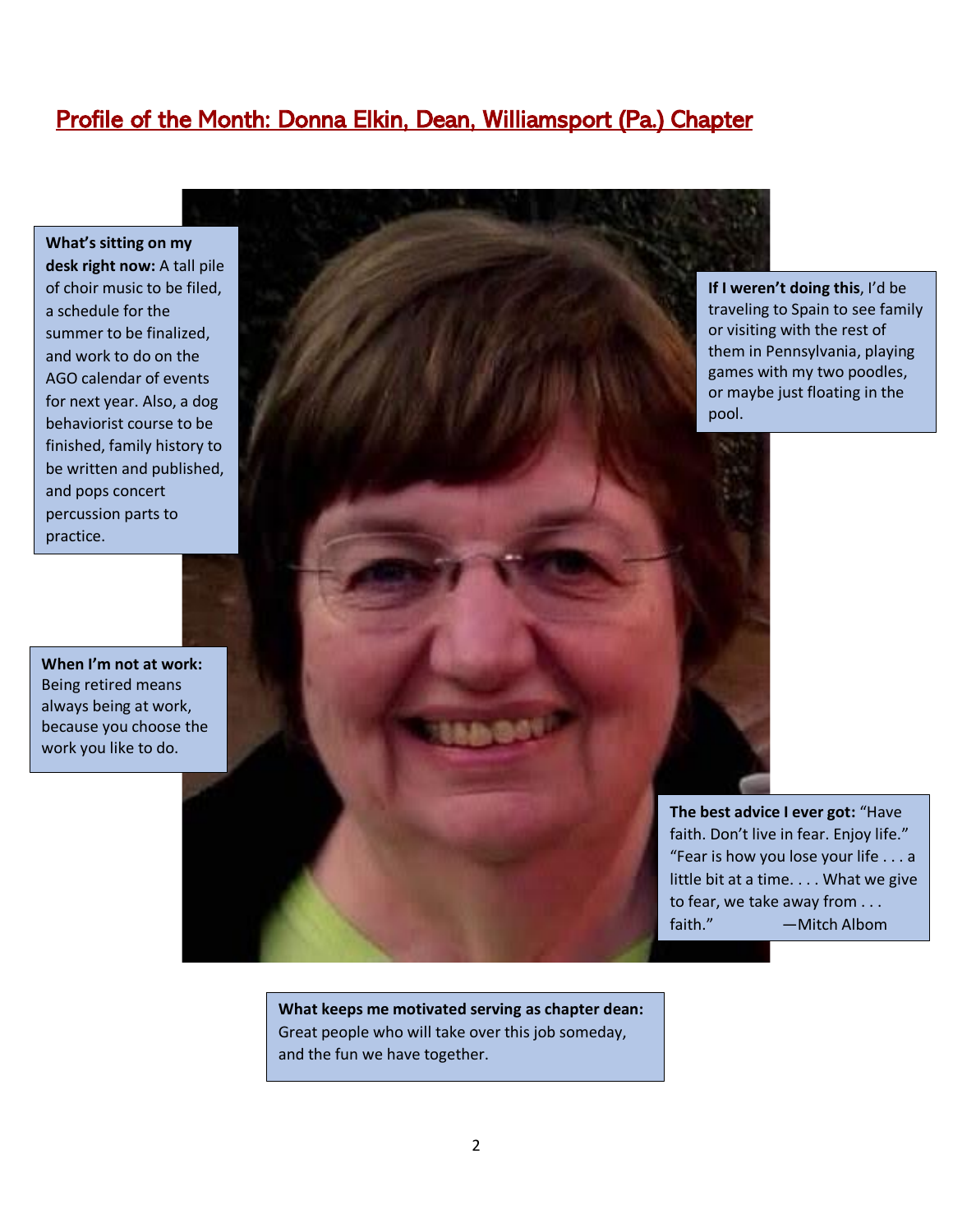

# **The Year of the Young Organist Chapter Recruitment Contest Win \$1000 for your chapter!**

Over the past 12 months we have created monthly recruitment tips to grow your chapter's young organist membership: [https://www.agohq.org/year-of-the-young-organist-recruitment-contest-2/.](https://www.agohq.org/year-of-the-young-organist-recruitment-contest-2/)

During the business meeting at the National Convention in Seattle, we will be announcing the winners.

#### **Currently in the lead:**

**Small Chapter**: Hong Kong, with a net growth of 10 new young organists. **Medium Chapter**: Denver Rocky Mountain, with a net growth of 16 new young organists. **Large Chapter**: Los Angeles, with a net growth of 14 new young organists.

### **TIP #12—and probably one of the most important:**

#### **You've got them—now how do you** *keep* **them?**

- ✓ Many young organists may be heading off to college. Create a **care package** or **memory book** for them that might include personal good-luck notes from chapter members, a special piece of music, photos from a recital, or a snapshot from a Zoom meeting.
- $\checkmark$  Honor them at your annual dinner, picnic, or get-together.
- $\checkmark$  Interview them for an upcoming newsletter, asking what this year has meant to them.
- $\checkmark$  Make sure that you have updated contact information for them, so that if they move from the area you can stay connected to them.

Drumroll, please! At the beginning of last July, I had a personal goal that we would recruit 1,000 new young organist members by June 30, 2022. We will achieve that goal! I want to thank each of you for your focus on recruitment, and for all that you have done to make our new young organist members feel welcomed and valued. Applause, applause!





Matthew Doran, Vashni Seitzer, and Claire DeCusati each won a free pair of organ shoes from the raffle that we held during **Volunteer Recognition Week**!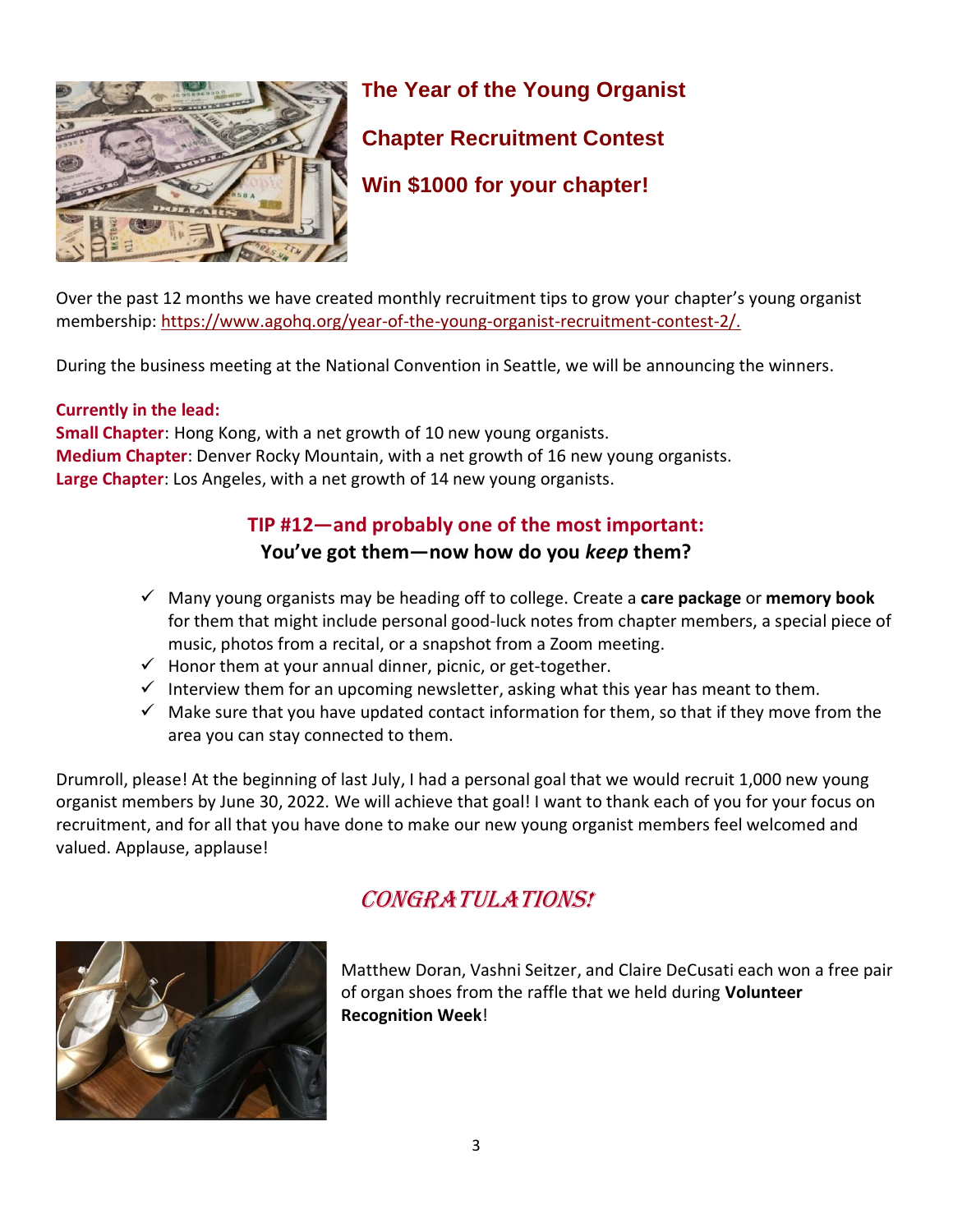### Chapter Anniversaries, Visits, and Mergers



#### **Happy 75th Anniversary to the Springfield (Mass.) Chapter**

On April 22 I had the pleasure of attending the Springfield chapter's 75th-anniversary celebration, which was postponed last year due to COVID. We had presented the certificate on a Zoom meeting, but this was the first time that chapter members could get together to celebrate in person!

The celebration took place at the Cathedral of St. Michael and featured Monica Czausz Berney, who

recently was married at the cathedral and is a beloved Springfield chapter young organist. Monica's program, titled **Fanciful and Divine**, included works by Kapustin, Brahms, Bach, and Demessieux, as well as the Scherzo from Tchaikovsky's "Pathétique" Symphony.

### A Centennial **Celebration**

Congratulations to the Eastern New York chapter for their 100th anniversary!





**American Guild of Organists Eastern New York Chapter** 

On April 30, the chapter held a very special celebration that included a recital featuring Joey Fala. Phylicia Ross, manager of member engagement and chapter support, attended the event and presented a certificate to Susan Lohnas, chapter dean, honoring this special milestone.

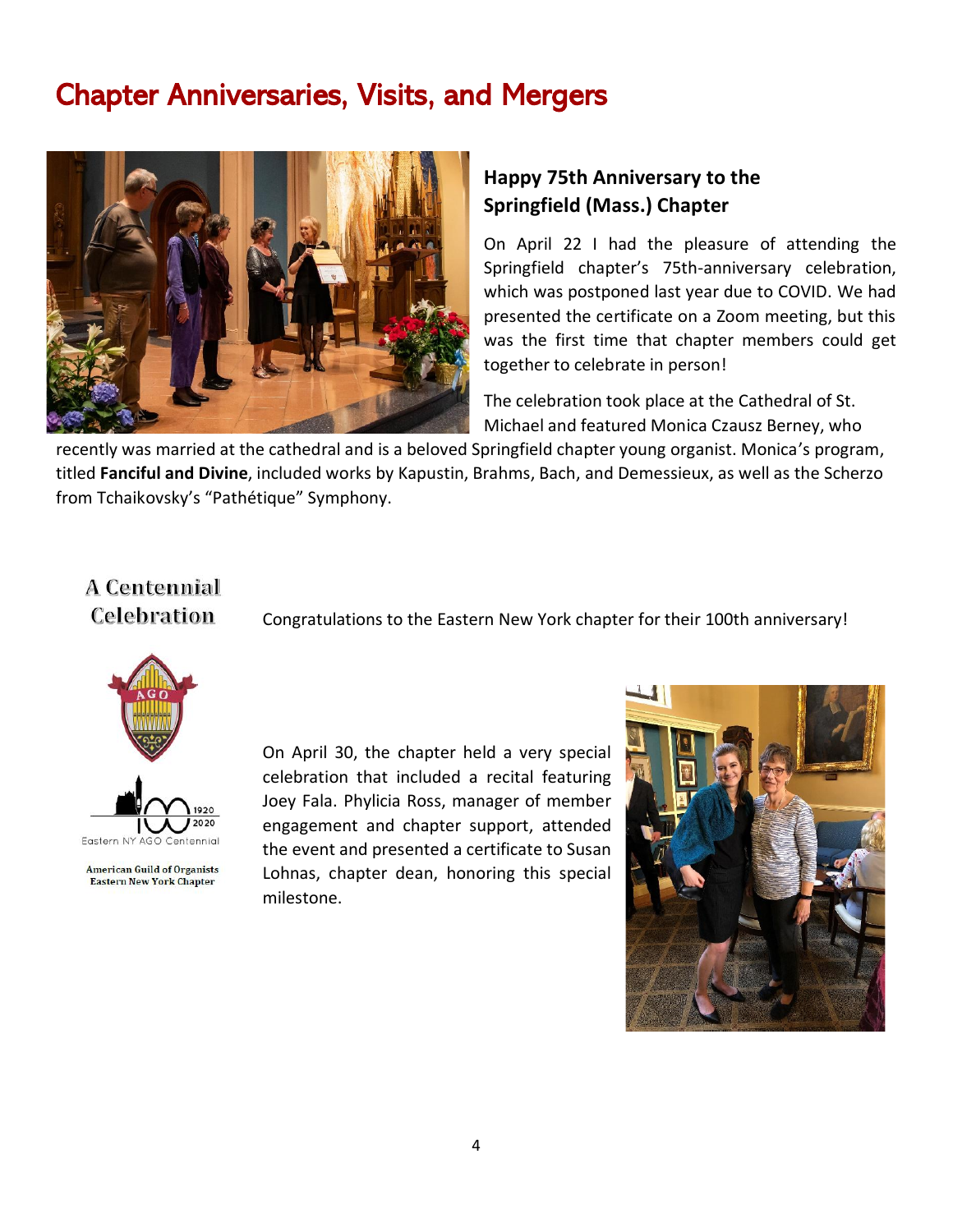## Chapter Visits

During my New England road trip, I also had the opportunity to meet with officers from the Cape Cod and the Islands chapter: Deborah Gemma, dean; John Dulina, treasurer; and Cheryl Duerr and Charlene Higbe,



members at large. What is extraordinary about this chapter is that their membership of 60 spans not only all of Cape Cod, but Nantucket and Martha's Vineyard, as well. We discussed scaling down some of their programs for the upcoming year and identifying other arts organizations that they could partner with. As they are one of the chapters that will not have a sub-dean, everyone agreed that they could each be responsible for overseeing a specific program. Kudos for their enthusiasm and determination, and for showing that, by working as a team, much can be accomplished!



I also had the pleasure of meeting with Louise Mundinger, past dean of the Boston chapter and current director of the AGO's Committee on New Music, and Claire DeCusati, current Boston chapter registrar. Both have served in just about every officer capacity for the chapter. We are so grateful to have the leadership of these two wonderfully talented women, who continue to share their expertise with the AGO!



# **The American Guild of Organists** Jacksonville, FL Chapter

I was delighted to be invited to Jacksonville's year-end dinner, which took place on May 10. This was the first time that the chapter had met in person, and it was so moving to see members who had not seen one another for some time greet one another. I want to thank Brandon Smith, dean; Tony Cruz, sub-dean; Duane Carter, secretary; and Ray McDonald; treasurer, for their wonderful hospitality and for welcoming me so warmly. Plans are already underway for the chapter's next season.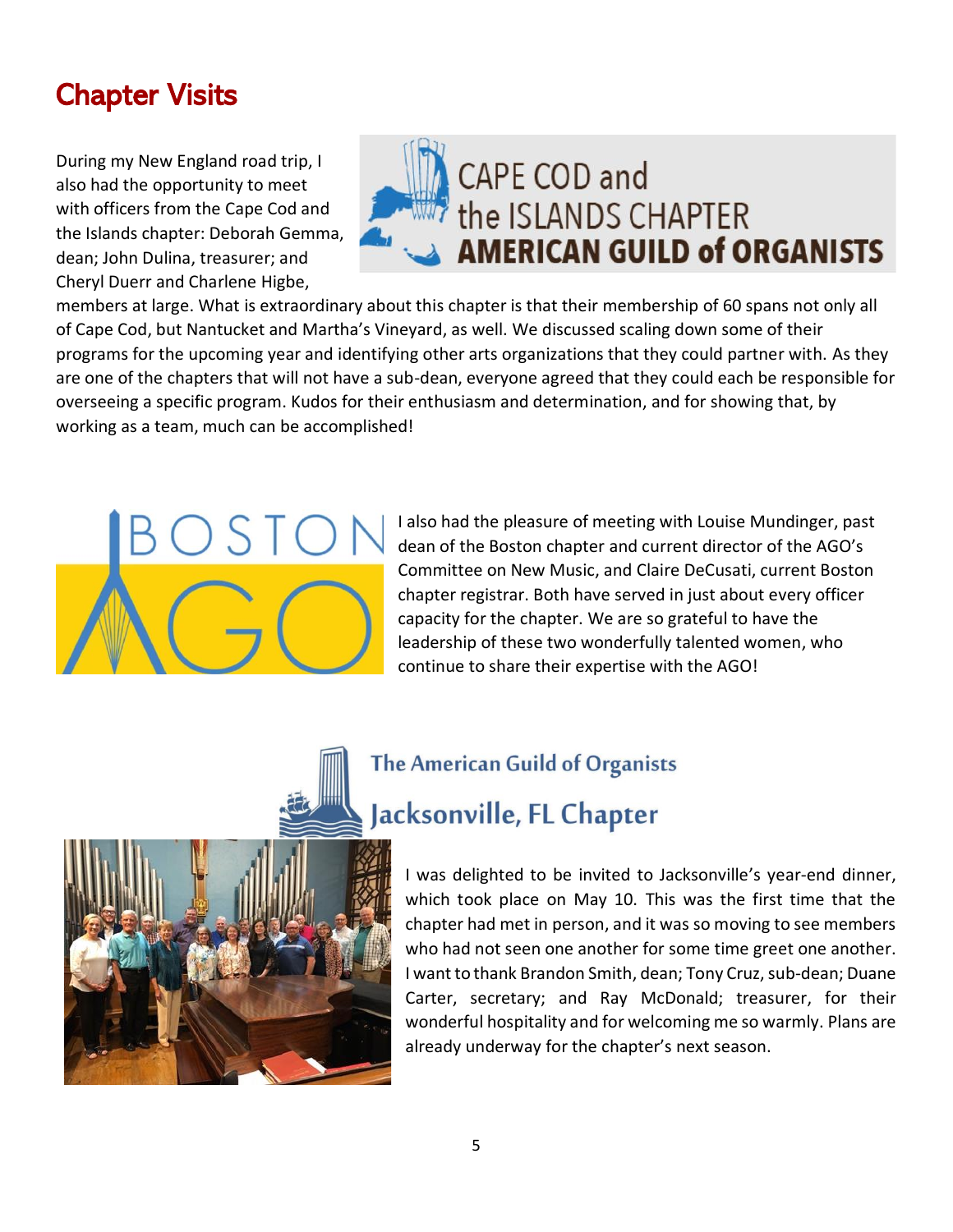### Chapter Mergers: New Hampshire and Monadnock

The New Hampshire and Monadnock chapters have had several discussions over the past few months regarding a possible merger. Essentially, the Monadnock chapter numbers had decreased, and trying to maintain leadership has become extremely difficult. Both executive committees felt that this merger was in the best interest of both chapters and unanimously agreed to move forward with the plan. Respective members of both chapters fully supported this initiative. The New Hampshire chapter will act as an umbrella for the Monadnock chapter. I had the pleasure of meeting both deans, Laura Belanger (New Hampshire) and Mary Ann Fleming (Monadnock), in Merrimack, N.H., for a pre-celebration.

## Register Now for Our Chapter Leader Town Hall Meeting on June 6 at 7:00 p.m. EDT



This town hall meeting is for both incoming and outgoing leadership. You will have the opportunity to network with chapter leaders in your region at virtual tables in our Airmeet social lounge and meet new AGO staff, members of the National Council, and new regional councillors. This is *your* opportunity to share any challenges you have been faced with, as well as some of your chapter's successes. We encourage you to ask lots of questions to get the answers you need!

Please use this link to register for the meeting: [https://www.airmeet.com/e/671fd360-cfd7-11ec-a553](https://www.airmeet.com/e/671fd360-cfd7-11ec-a553-d12ee4d070fe) [d12ee4d070fe.](https://www.airmeet.com/e/671fd360-cfd7-11ec-a553-d12ee4d070fe) Once you register, you will receive a unique link that you will use to enter the event. Please put this link in your calendar so that it will be easily accessible. Instructions for how best to use Airmeet can be found here: [https://www.agohq.org/wp-content/uploads/2022/04/Town-Hall-Meeting-and-How-to-Use-](https://www.agohq.org/wp-content/uploads/2022/04/Town-Hall-Meeting-and-How-to-Use-Airmeet.pdf.)[Airmeet.pdf.](https://www.agohq.org/wp-content/uploads/2022/04/Town-Hall-Meeting-and-How-to-Use-Airmeet.pdf.)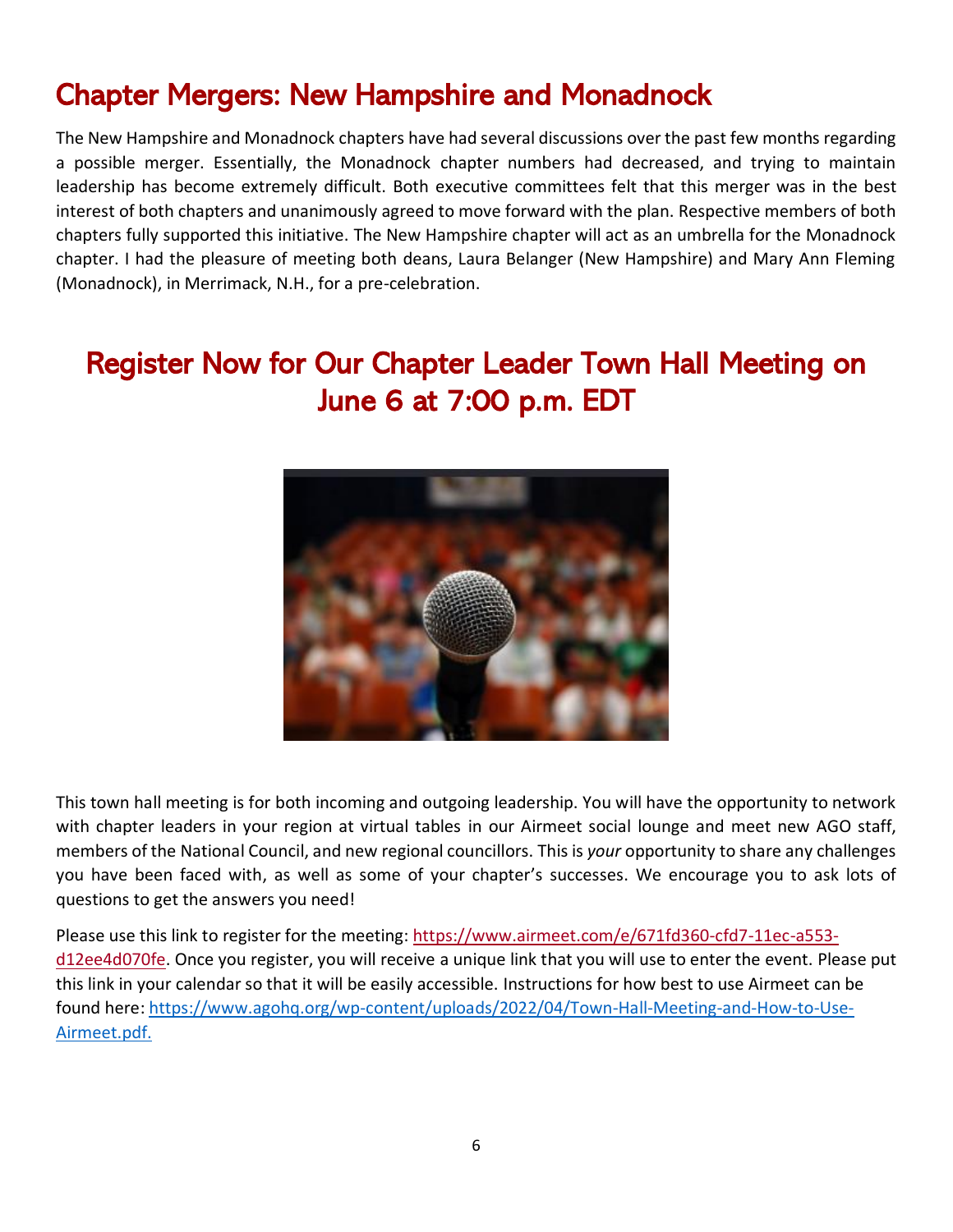

## Reminder: Update Your Officer Roster in ONCARD by June 30!

Realizing that you may not have a full list of new officers by June 30 and may have to push back your chapter elections, we ask that, if you have confirmed one officer for the new year of leadership, you please ask them to update their information, so that you will have an active officer in your chapter who can receive important communications from AGO Headquarters and have access to ONCARD.

It is equally important that you retrieve your member roster from ONCARD each month to review the list of active members and those who have canceled. Phylicia Ross, manager of member engagement and chapter support, received an irate call from the son of a former member *who had died in 2017*. He was still receiving calls asking if his father could serve as a substitute organist for churches in the area. Please be vigilant about removing former members from your substitute lists.



### Programs in a Box

Each month, we will be providing you with ideas, tools, and resources that you can use for a monthly chapter program. We welcome suggestions for future programs in a box!

**Orgel Probe** tests your knowledge of the organ, its history, literature, and construction, and includes 530 questions related to the King of Instruments. It can be used for a Zoom meeting, or you can produce an in-person *Jeopardy* program, organizing the questions by category. It's fun, educational, and very interactive! The game is sold in our online store; however, we will send you deck of quiz cards for **free**. I am sure that there is someone in your chapter who would enjoy serving as your quiz show host. Please contact Phylicia Ross at [pross@agohq.org](mailto:pross@agohq.org) to request your deck of cards.